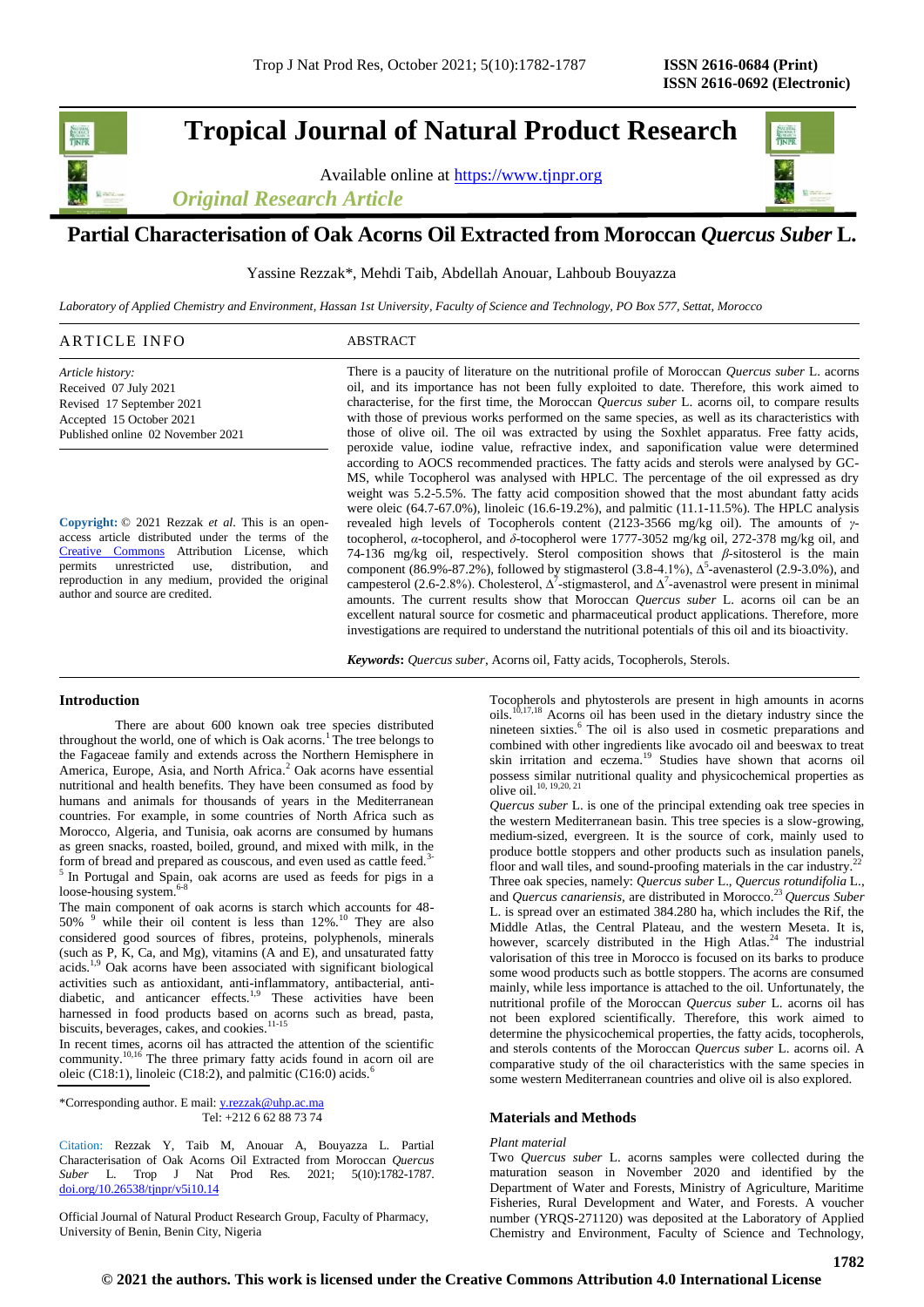Hassan 1st University (Settat, Morocco). The first sample was randomly collected from its natural distribution areas in the forest of Rommani (QSAR), located at an altitude of 426 m in the Middle West of the country. The second was obtained from the Maamora forest in Sale (QSAS), a coastal city located at an altitude of 122 m in the Northwest of Morocco. Healthy, ripe fruits that had fallen to the ground without insect deterioration or mechanical damage were collected for this study. The cotyledons were carefully removed from the ripened fruits, dried in an oven at 50°C, and the dried cotyledons were ground into powder.

### *Oil extraction*

The oil was extracted with Soxhlet apparatus <sup>25</sup> using hexane as solvent. The extracted oil was filtered, poured in a sterile bottle and stored in a cool place away from light until analysis. The oil content is expressed by the ratio of oil weight to acorns kernels weight.

#### *Physical and chemical constants*

Free fatty acids, peroxide value, iodine value, refractive index, and saponification value were determined according to AOCS recommended practices Ca 5a-40, Cd 8b-90, Cd 1c-85, Cc 7-25, Cd 3- 25; respectively. $^{26}$ 

#### *Fatty acids composition*

To determine the Fatty acids (FA) composition, the fatty acids methyl esters (FAME) were prepared in triplicate according to (ISO 12966- 2:2017).<sup>27</sup> The analysis was done by GC Clarus 580 GC\_G12086, equipped with an N2 PFloW. The column used for FAME was the CP-Wax 52CB column (30 m  $\times$  0.25 mm ID, 0.25 µm film thickness). Helium gas was used at a flow rate of 1.5 ml/min. The oven temperature was started at 100°C for 2 minutes; then it was increased to 6°C/min until 240°C. The injector and detector temperatures were 260°C and 280°C, respectively, with a split ratio of 1:80. The content of FA was determined as a percentage of total FA recovery according<br>to (ISO 12066 4:2015) <sup>28</sup> to (ISO 12966-4:2015).

#### *Tocopherol analysis*

To analyse tocopherols, the HPLC was equipped with a microsilica column (AscentisSupelco SI; 250 x 1.0 mm, 5-µm particle size). The detection was performed using a fluorimeter detector at a wavelength of 290-330 nm. The mobile phase was n-hexane/ isopropanol (99:1,  $v/v$ ) with a flow rate of 50  $\mu$ L/min and injection volume of 2  $\mu$ L. The method was validated according to the Eurachem guidelines for each component (*α*-tocopherol, *γ*-tocopherol, and *δ*-tocopherol).<sup>29</sup>

#### *Sterols*

To determine the sterols content, the oil was saponified with potassium hydroxide in ethanolic solution after the addition of *α*cholestanol as an internal standard. Then, the unsaponifiable matter was extracted with ethyl ether. The sterols and triterpene dialcohols fraction were separated from the unsaponifiable matter by thin-layer chromatography (TLC) on a basic silica gel plate. The fractions recovered from the silica gel were transformed into trimethylsilyl ethers.<sup>30</sup> After this pretreatment, the sterols were analysed by capillary column gas chromatography (chromatograph 6890 GC) equipped with an Agilent 19091J-413 column (30 m long, 0.32 mm diameter internal and  $0.25 \mu m$  of the film thickness) and helium (flow rate 2 mL/min) as a carrier. The temperature of the injector and the detector were 325 K and 300 K, respectively, while the column temperature was isothermal at 270 K. The injection volume was 1μL for each analysis, and a ratio of 1:100 was used for the split injection mode.

#### **Results and Discussion**

#### *Oil content*

The Percentages of oil in QSAR and QSAS, expressed as dry weight, are represented in Table 1. The QSAR oil content (5.5%) was equivalent to QSAS oil (5.2%). These results were in the same range as those reported for Portuguese and Spanish *Q. suber* L. acorns oils,6- 8,31-33 but lower than those reported for Algerian *Q. suber* L. acorns oil.<sup>16,21,34</sup> Compared to olive oil content  $(12-30\%)$ ,<sup>35</sup> the obtained results indicate that QSAR and QSAS oil is low for commercial production as cooking or frying oils. Nevertheless, these acorns oils may be used in cosmetic, pharmaceutical and industrial applications, as in the case of amaranth and wheat germ with an oil content of about 6.34% and 10%, respectively. $10$ 

## *Organoleptic and physicochemical characteristics*

The organoleptic characteristics show that QSAR and QSAS oils have a sweet taste and smell, maroon colour, and viscous. The physicochemical characteristics constants of the oils: free fatty acids (FFA), peroxide value (PV), iodine index (II), refractive index (RI), and saponification value (SV) are presented in Table 2. Low acidity values were detected for QSAR oil (1.07 g/100g oil) and QSAS oil (1.02 g/100g oil). These values are equivalent to those reported for Algerian *Q. suber* L. acorns oil.<sup>21</sup> The peroxide index of QSAR oil (1.1 meq/kg oil) was approximately comparable to that of QSAS oil (0.9 meq/kg oil) but lower than those reported by (Lopes and Bernardo-Gil, 2005) for *Q. suber* L. acorns oil of Portugal,<sup>6</sup> and little higher than those of Makhlouf *et al* for *Q. suber* L. acorns oil of Algeria.<sup>16</sup> These results show that QSAR and QSAS oils are significantly protected against oxidation. QSAR and QSAS oils iodine index was  $87 \text{ mg } I_2/\text{g}$  oil and  $88 \text{ mg } I_2/\text{g}$  oil, respectively. As shown in Table 2, these two values are considered higher than that determined by Lopes and Bernardo-Gil,<sup>6</sup> and lower than that mentioned by Makhlouf *et al.*<sup>16</sup> Based on this index, the QSAR and the QSAS oils are categorised as non-drying oils according to Duel and Tr, who noted that an iodine value above 100 indicates that the oil is a drying oil while below 100 it is a non-drying oil.<sup>36</sup> Refraction index, which increases with increased levels of unsaturated fatty acids in the oil, was found for QSAR oil (1.466) and QSAS oil (1.457) to be similar to the previously reported values of *Q. suber* L. for Portugal and Algeria acorns oils.<sup>6,16</sup> Saponification values (191-195 mg KOH/g), which are inversely related to the mean molecular mass of fatty acids, were higher than Algerian *Q. suber* L. oil.<sup>21</sup> These values indicate that the two oils samples contain fatty acids with 16-18 carbon atoms. In comparison with olive oil, QSAR and QSAS oils showed closely similar physicochemical properties.<sup>10, 37</sup>

#### *Fatty acids*

Fatty acids type and quantity influence the chemical, physical and functional proprieties of acorns oil.<sup>38</sup> As listed in Table 3, the most abundant fatty acids in the QSAR and QSAS oils were, respectively, oleic (67.0%, 64.7%), linoleic (16.6%, 19.2%), and palmitic (11.1%, 11.5%). For both samples, low levels of stearic acid (2.5, 1.8%) and linolenic acid (0.9%, 1.2%) were recorded, respectively. Lauric and myristic acids were detected only for QSAS oil with slight amounts (0,4% and 0,1%, respectively). In both oils (i.e. QSAR and QSAS), low amounts of palmitoleic, heptadecanoic, heptadecenoic, arachidic, and eicosenoic were detected (0.6% and below). The minor variations in fatty acid levels observed between the two samples might be related to the abiotic factors such as sampling date, time of year <sup>39</sup> and localisation of the collected samples. $40$  The oleic, linoleic and palmitic fatty acids percentages agreed with earlier findings by (Lopes and Bernardo-Gil, 2005) for Portuguese *Q. suber* L. acorns oil.<sup>6</sup> In comparison with that of Spain, results showed that oleic fatty acid percentage in the samples under study was higher, linoleic fatty acid was lower, while the palmitic fatty acid percentage was in the same range.<sup>7,8,33</sup> On the other hand, oleic and linoleic fatty acids percentages obtained in our study were in agreement with results reported for Algerian *Q. suber* L. oil, while the palmitic fatty acid percentage was lower.<sup>21,34</sup> Abiotic factors such as sampling date and year and localisation of the collected samples could explain the variations in fatty acid levels observed between the two samples and those of other countries.<sup>39,40</sup> As listed in Table 3, QSAR and QSAS oils' fatty acid composition was compared to olive oil, particularly in the three most abundant fatty acids (oleic, linoleic and palmitic acids), $37$  which formed together about 95% of the fatty acids content. Since the concentration of oleic acid in this fruit is equivalent to that of olive oil and considerably higher than its concentration in other fruits generally considered as natural sources of oleic acid such as peanut (38.41%) and walnut  $(21\%)$ ,<sup>41</sup> QSAR and QSAS oils may be regarded as healthier for the human diet.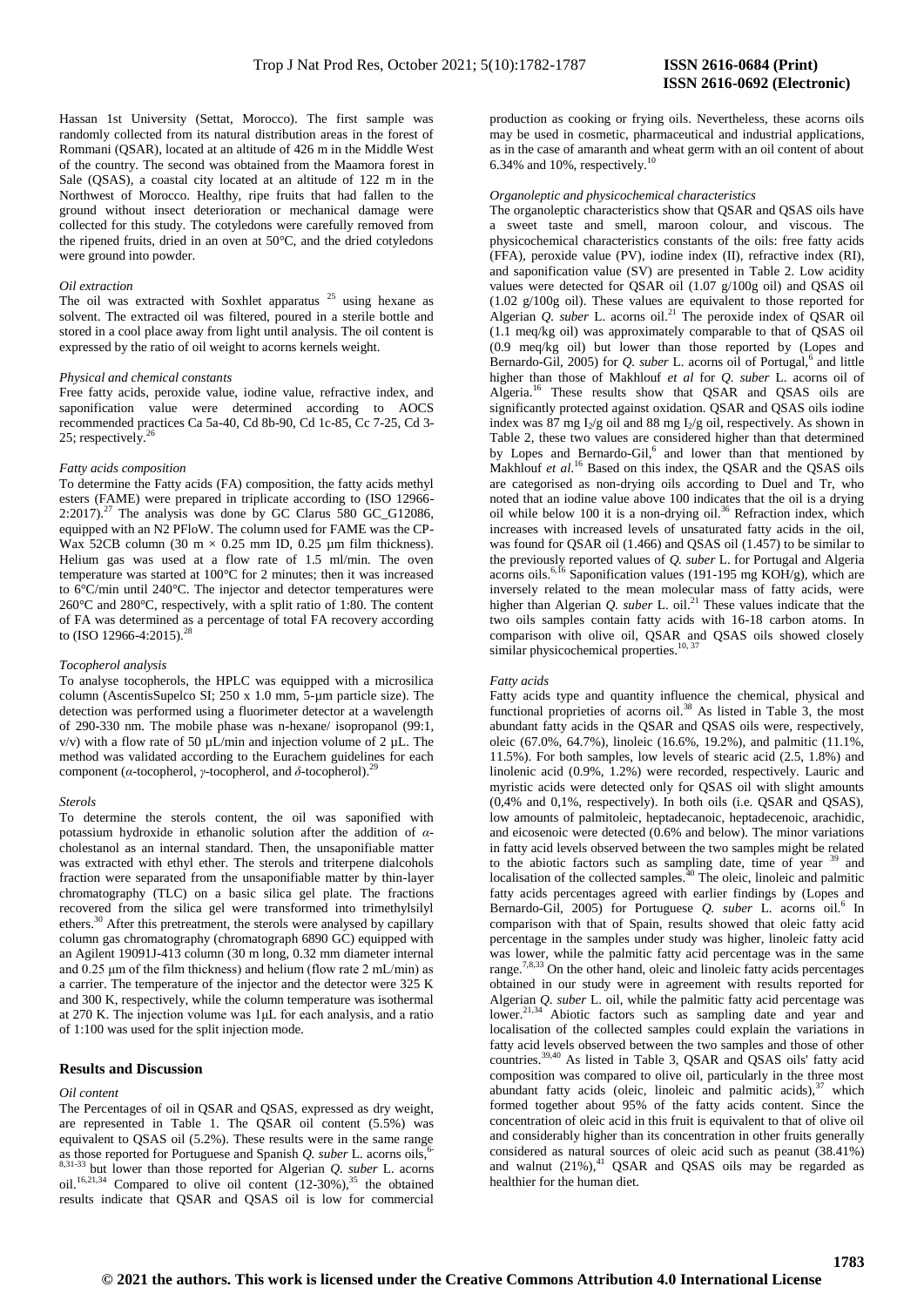|                     | <b>OSAR</b> | <b>OSAS</b> | Q. suber L. of<br>Portugal. <sup>6, 31</sup> | Q. suber L. of<br>Spain. <sup>7, 32, 8, 33</sup> | Q. suber L. of<br>Algeria. <sup>21, 16, 34</sup> | Olive oil. <sup>35</sup> |
|---------------------|-------------|-------------|----------------------------------------------|--------------------------------------------------|--------------------------------------------------|--------------------------|
| Oil content         | 5.5%        | 5.2%        | $5.2 - 6%$                                   | $2.06 - 7.3\%$                                   | $6.1 - 9\%$                                      | $12 - 30\%$              |
|                     |             |             | Table 2: Oils physicochemical constants      |                                                  |                                                  |                          |
|                     | <b>OSAR</b> | <b>OSAS</b> | Q. suber L. of Portugal. <sup>6</sup>        |                                                  | O. suber L. of Algeria                           | Olive oil                |
| $FFA(g/100g1$ oil)  | 1.07        | 1.02        | -                                            |                                                  | $1.13^{21}$                                      | $<$ 3.3 <sup>37</sup>    |
| $PV$ (meq/kg oil)   | 1.1         | 0.9         | 6                                            |                                                  | $0.83^{16}$                                      | $\leq 20^{37}$           |
| II (mg $I_2/g$ oil) | 87          | 88          | 81                                           |                                                  | $125.28^{16}$                                    | $75 - 94^{10}$           |
| RI(293 K)           | 1.466       | 1.457       | 1.4643                                       |                                                  | $1.453^{16}$                                     | 1.4677-                  |
|                     |             |             |                                              |                                                  |                                                  | $1.4705^{10}$            |
| $SV$ (mg $KOH/g$ )  | 191         | 195         | ۰                                            |                                                  | $160.3^{21}$                                     | $184 - 196^{10}$         |

**Table 1:** Percentages of oils content expressed as dry weight

FFA: Free fatty acids. PV: Peroxide value. II: Iodine index. RI: Refractive index. SV: Saponification value.

**Table 3:** Fatty acid composition of the oils (%)

|                         | <b>QSAR</b>              | <b>QSAS</b>              | suber L. of<br>О.<br>Portugal. <sup>6</sup> | suber L. of<br>Q.<br>Spain. <sup>7, 8, 33</sup> | Q. suber L. of<br>Algeria. <sup>21, 34</sup> | Olive oil. <sup>37</sup> |
|-------------------------|--------------------------|--------------------------|---------------------------------------------|-------------------------------------------------|----------------------------------------------|--------------------------|
| Lauric $(C12:0)$        | $\overline{\phantom{a}}$ | 0.4                      | $\overline{\phantom{a}}$                    |                                                 | $\blacksquare$                               | $\blacksquare$           |
| Myristic $(C14:0)$      | $\overline{\phantom{a}}$ | 0.1                      | 0.10                                        | $0.10 - 0.31$                                   |                                              | $\leq 0.03$              |
| Palmitic $(C16:0)$      | 11.1                     | 11.5                     | 12.08                                       | $10.54 - 14.36$                                 | $17.0 - 19.8$                                | 7.50-20.00               |
| Palmitoleic (C16 : 1)   | 0.3                      | 0.2                      | 0.07                                        | $0.17 - 0.50$                                   | $\overline{\phantom{a}}$                     | $0.30 - 3.50$            |
| Heptadecanoic $(C17:0)$ | 0.2                      | 0.1                      | $\overline{\phantom{a}}$                    | $0.10 - 0.19$                                   |                                              | $\leq 0.40$              |
| Heptadecenoic (C17:1)   | 0.2                      | 0.1                      | 0.10                                        |                                                 | ٠                                            | $\leq 0.60$              |
| Stearic $(C18:0)$       | 2,5                      | 1,8                      | 1.34                                        | $1.20 - 2.74$                                   | 3.1                                          | $0.50 - 5.00$            |
| Oleic $(C18:1)$         | 67.0                     | 64.7                     | 66.44                                       | $57.95 - 63.13$                                 | $63.8 - 67$                                  | 55.00-83.00              |
| Linoleic $(C18:2)$      | 16.6                     | 19.2                     | 17.03                                       | $20.73 - 21.95$                                 | $9.7 - 17.8$                                 | 2.50-21.00               |
| Linolenic $(C18:3)$     | 0.9                      | 1.2                      | 1.00                                        | $1.15 - 2.60$                                   | 0.9                                          | $\leq 1.00$              |
| Arachidic $(C20:0)$     | 0.6                      | 0.2                      | 0.26                                        | $0.26 - 0.71$                                   | $\sim$                                       | $\leq 0.60$              |
| Eicosenoic $(C20:1)$    | 0.5                      | 0.4                      | 0.72                                        | $0.11 - 0.60$                                   | 0.5                                          | $\leq 0.50$              |
| Behenic $(C22:0)$       | $\overline{\phantom{0}}$ | $\overline{\phantom{a}}$ | 0.24                                        | $0.08 - 0.35$                                   |                                              | $\leq 0.20$              |
| Lignoceric $(C24:0)$    | $\overline{\phantom{0}}$ | $\overline{\phantom{a}}$ | 0.30                                        | 0.23                                            | $\overline{\phantom{a}}$                     | $\leq 0.20$              |
| ΣUSFA                   | 85.5                     | 85.8                     | 85.36                                       | $81.37 - 85.96$                                 | $76.7 - 83$                                  | $\overline{\phantom{a}}$ |
| $\Sigma$ SFA            | 14.4                     | 14.1                     | 14.32                                       | $13.05 - 18.64$                                 | $17 - 22.9$                                  | $\overline{\phantom{a}}$ |
| ΣUSFA/ ΣSFA             | 5.9                      | 6.1                      | 5.96                                        | $4.36 - 6.58$                                   | $3.3 - 4.8$                                  | $\overline{\phantom{a}}$ |
|                         |                          |                          |                                             |                                                 |                                              |                          |

ΣUSFA: total unsaturated fatty acids.

ΣSFA: total saturated fatty acids.

This fatty acid has shown essential benefits on human health by increasing HDL, decreasing LDL and exerting a positive influence on lipid metabolism and plasma lipoproteins levels according to Akcan *et al*. <sup>7</sup>Furthermore, total unsaturated fatty acids (ΣUSFA) and total saturated fatty acids (ΣSFA) of QSAR and QSAS oils were in agreement with those of Portugal and Spain. Compared with Algeria, the (ΣUSFA) were higher and (ΣSFA) were lower. These differences can be explained by the low fractions of palmitic and stearic acids present in QSAR and QSAS oils compared to those of Algeria. QSAR and QSAS oils had (ΣUSFA/ ΣSFA) ratios of about 5.9 and 6.1, respectively. Due to the high amount of oleic and linoleic fatty acids, this high ratio was in accordance with previous results reported for the *Quercus* species.<sup>19</sup> The predominance of USFA confer QSAR and QSAS oils some important medicinal activity such as decreasing the plasma concentration of total and LDL cholesterol, enhancing metabolic and cardiovascular events,<sup>42</sup> and may as well help reduce

the risk of developing some diseases like rheumatoid arthritis or asthma, diabetes, and perhaps even cancer.<sup>4</sup>

#### *Tocopherols*

Tocopherols are known as natural antioxidants. Their presence in acorns oil is often correlated with the abundance of unsaturated fatty acids. Dietary tocopherols have a high antioxidant activity that protects cells, muscle, and other tissues against oxidative stress.<sup>7</sup> γtocopherol is considered the highest antioxidant form of tocopherols.<sup>4</sup> Furthermore, *α*-tocopherol play a significant protective role against major human diseases, including cardiovascular disease, cancer, and dementia.<sup>45</sup> As represented in Table 4, a good amount of tocopherols was detected in QSAR and QSAS oils (2123 mg/kg oil) and (3566 mg/kg oil), respectively. Results noticeably revealed that *γ*-tocopherol was the most abundant compound of the total tocopherol content in both QSAR and QSAS oils with 83.7% and 85.6%, respectively,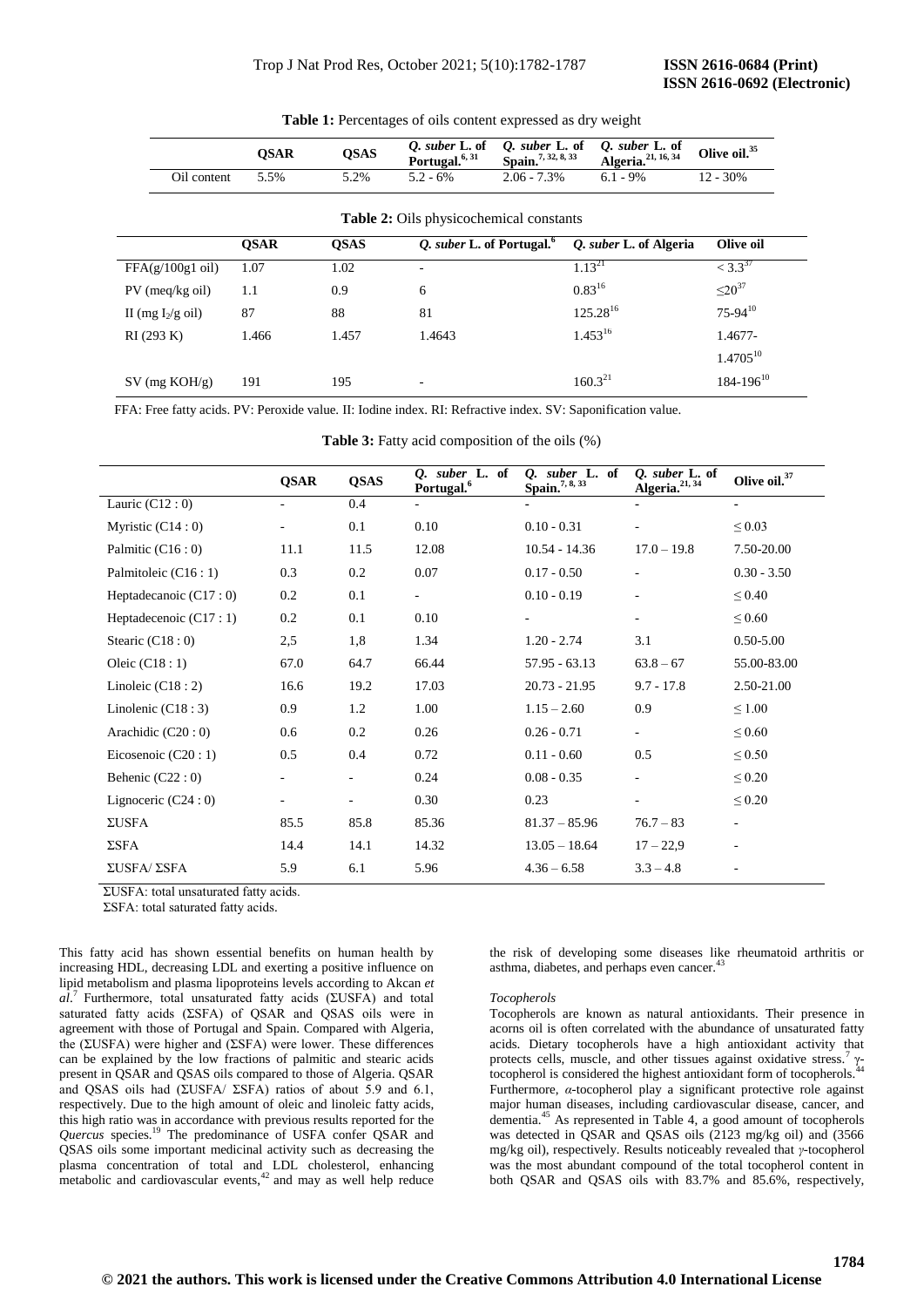followed by *α*-tocopherol (12.8%, 10.6%) and  $\delta$ -tocopherol (3.5%, 3.8%). The contents of tocopherols in the studied oils are higher than those reported for Portuguese, Spanish, Algerian and Tunisian *Q. suber* L. acorns oils (Table 4). This variation could be attributed to various oil extraction techniques utilised,<sup>46</sup> and sampling date and the year.<sup>39</sup> Furthermore, QSAR and QSAS oils tocopherols amount exceeds those of other vegetable oils such as olive oil (200 mg/kg oil), $37$  peanuts (398.6 mg/kg oil), sunflower (634.4 mg/kg oil) and soybean  $(1797.6 \text{ mg/kg} \text{ oil})$ .<sup>47</sup> This indicates that the *Q. suber* L. acorns oil is expected to have high resistance against oxidation. The abundance of *γ*-tocopherol in the studied oils was in accordance with the previous results reported for *Quercus* species except for the case of *Q. rubra* species which contains *β*-tocopherol as a predominant tocopherol homologue.<sup>19,48</sup>  $\gamma$ -tocopherol, which is the primary form of tocopherols homologues in many plant seeds, gives QSAR and QSAS oils some important aspects. *γ*-tocopherol possessed significant activity in detoxifying electrophiles such as reactive nitrogen oxide species (RNOS). *γ*-tocopherol is well absorbed and accumulates to an important degree in some human tissues, yet it is also rapidly metabolised to the water-soluble metabolite 2,7,8-trimethyl-2-(*β*carboxyethyl)-6-hydroxychroman (*γ*-CEHC). *γ*-CEHC displays natriuretic activity, which may be physiologically significant. Moreover, *γ*-tocopherol and *γ*-CEHC, in contrast with *α*-tocopherol, possess anti-inflammatory activity. Results from recent epidemiologic studies propose a possible protective influence of *γ*-tocopherol against cardiovascular disease and prostate cancer.<sup>49</sup>Concerning *α*-tocopherol characteristics, it has a natural function of cell signalling. Recent experiments have indicated that *α*-tocopherol is the precursor of a more active form of vitamin E. Although *α*-tocopherol is not a physiological antioxidant.<sup>50</sup>Thus, with the combination of both *γ*- and *α*-tocopherol, QSAR and QSAS oils can be considered as an excellent natural source of these compounds for applications in cosmetic, dietary and pharmaceutical products.

#### *Sterols*

Sterols are known to have an extensive range of biological activity. In addition to their anti-inflammatory, anti-pyretic and anti-diabetic properties, sterols improve immune functions and may reduce the possibility of many types of cancer.<sup>51</sup> As well, they reduce serum lowdensity lipoprotein (LDL)-cholesterol and atherosclerotic risk.<sup>52</sup> Table 5 delineates the percentages of different sterols in QSAR and QSAS oils. β-sitosterol with (86.9%, 87.2%), stigmasterol  $(4.1\%, 3.8\%, \Delta^5)$ avenasterol (3.0%, 2.9%) and campesterol (2.6%, 2.8%) are the percentage content of the total sterol fraction of QSAR and QSAS oils, respectively. On the other hand, insignificant amounts were obtained for cholesterol,  $\Delta^7$ -stigmasterol and  $\Delta^7$ -avenastrol in QSAR and QSAS oils. The percentages of different sterols in QSAR acorns oil were almost similar to those of QSAS oil.

In comparison with the sterols fractions reported for Portuguese and Spanish *Q. suber* L acorns oils, we noted that QSAR and QSAS oils contain a higher fraction of  $\beta$ -sitosterol and  $\Delta^5$ -avenasterol, but a lower fraction of campesterol.6,8 Moreover, in comparison with Tunisian *Q. suber* L. oil, the samples under study has a lower fraction of *β*sitosterol and a higher fraction of  $\Delta^5$ -avenasterol.<sup>18</sup> The observed difference could be attributed to environmental conditions. Indeed, previous works have reported that the location could cause the determination of phytosterol content.<sup>18</sup> The comparison with the sterols fractions in olive oil indicated that the samples under study contain higher amounts of *β*-sitosterol and campesterol but a lower fraction of Δ<sup>5</sup>-avenasterol. The abundance of *β*-sitosterol in the studied oils was in accordance with the previous results reported for *Quercus* species.<sup>19</sup> The predominance of  $\beta$ -sitosterol gives QSAR and QSAS oils their ability to inhibit cholesterol absorption, angiogenesis, cancer-cell growth, metastasis and invasion. In addition to this, it helps in benign prostatic hyperplasia and prostate cancer. Furthermore, this compound raised enzymatic and non-enzymatic antioxidants in cells, making it an effective anti-diabetic, neuroprotective and chemoprotective agent as well.<sup>53</sup>

|  | Table 4: Tocopherol content of the oils (mg/kg oil) |
|--|-----------------------------------------------------|
|--|-----------------------------------------------------|

|                      | <b>OSAR</b> | <b>QSAS</b> | Q. suber $L$ . of<br>Portugal. <sup>6</sup> | Q. suber L. of<br>Spain. <sup>7, 8, 33</sup> | Q. suber L. of<br>Algeria. <sup>16</sup> | Q. suber L. of<br>Tunisia. <sup>18</sup> | Olive oil. <sup>37</sup> |
|----------------------|-------------|-------------|---------------------------------------------|----------------------------------------------|------------------------------------------|------------------------------------------|--------------------------|
| $\alpha$ -tocopherol | 272         | 378         | 205                                         | $9.50 - 38$                                  | 126.9                                    | $3.79 - 13.17$                           | 200                      |
| $\gamma$ -tocopherol | 1777        | 3052        | $1281^{\mathrm{a}}$                         | $21.16 - 257$                                | $389.60^{b}$                             | $86.82 - 96.21$                          | $\sim$                   |
| $\delta$ -tocopherol | 74          | 136         |                                             | $0.94 - 12$                                  | 13.66                                    | $\overline{\phantom{0}}$                 | $\overline{\phantom{0}}$ |
| Tolal (mg/kg oil)    | 2123        | 3566        | 1486                                        | $31.60 - 289$                                | 530.16                                   | $125.26 - 149.91$                        | 200                      |

<sup>a</sup>This value for (*γ*-tocopherol +  $\delta$ -tocopherol).

<sup>b</sup>This value for (*γ*-tocopherol + *β*-tocopherol).

| <b>Table 5:</b> Sterols percentage in the oils (%) |  |  |  |
|----------------------------------------------------|--|--|--|
|----------------------------------------------------|--|--|--|

|                          | <b>OSAR</b> | <b>QSAS</b> | suber<br>-of<br>Ų.<br>L.<br>Portugal. <sup>6</sup> | -of<br>suber<br>Ų.<br>L.<br>Spain. <sup>8</sup> | of<br>suber<br>L.<br>Ų.<br>Tunisia. <sup>18</sup> | Olive oil. <sup>10</sup> |
|--------------------------|-------------|-------------|----------------------------------------------------|-------------------------------------------------|---------------------------------------------------|--------------------------|
| Cholesterol              | 0.4         | 0.3         | 0.10                                               | 1.65                                            | $0.57 - 4.91\%$                                   | $0 - 0.1$                |
| Campesterol              | 2.6         | 2.8         | 10.2                                               | 9.79                                            | $1.81 - 3.53\%$                                   | $0 - 0.5$                |
| Stigmasterol             | 4.1         | 3.8         | 3.61                                               | 3.89                                            | $1.30 - 1.84\%$                                   | $0-4.0$                  |
| $\beta$ -sitosterol      | 86.9        | 87.2        | 83.52                                              | 81.72                                           | 87.74-92.53%                                      | 75-80                    |
| $\Delta^3$ -avenasterol  | 3.0         | 2.9         | 0.36                                               | 0.88                                            | $1.21 - 1.61\%$                                   | $4 - 14$                 |
| $\Delta^7$ -stigmasterol | 0.1         | 0.1         | 0.11                                               | 0.09                                            | $0.33 - 0.7\%$                                    | $0 - 0.5$                |
| $\Lambda'$ -avenastrol   | 0.1         | 0.2         | 0.06                                               | 0.07                                            | $1.12 - 1.64\%$                                   | ٠                        |
| Other sterols            | 2.8         | 2.7         | 2.04                                               | 1.99                                            | $0.13 - 0.25$                                     | ٠                        |

#### **Conclusion**

This study investigated the partial characterisation of the oil extracted from Moroccan *Quercus suber* L. acorns. Parameters obtained were

also compared with those of *Quercus suber* L. acorns oils from western Mediterranean countries and olive oil. Oleic acid and *β*sitosterol were the major FA and sterols. The tocopherols and peroxide values may have been responsible for the high antioxidant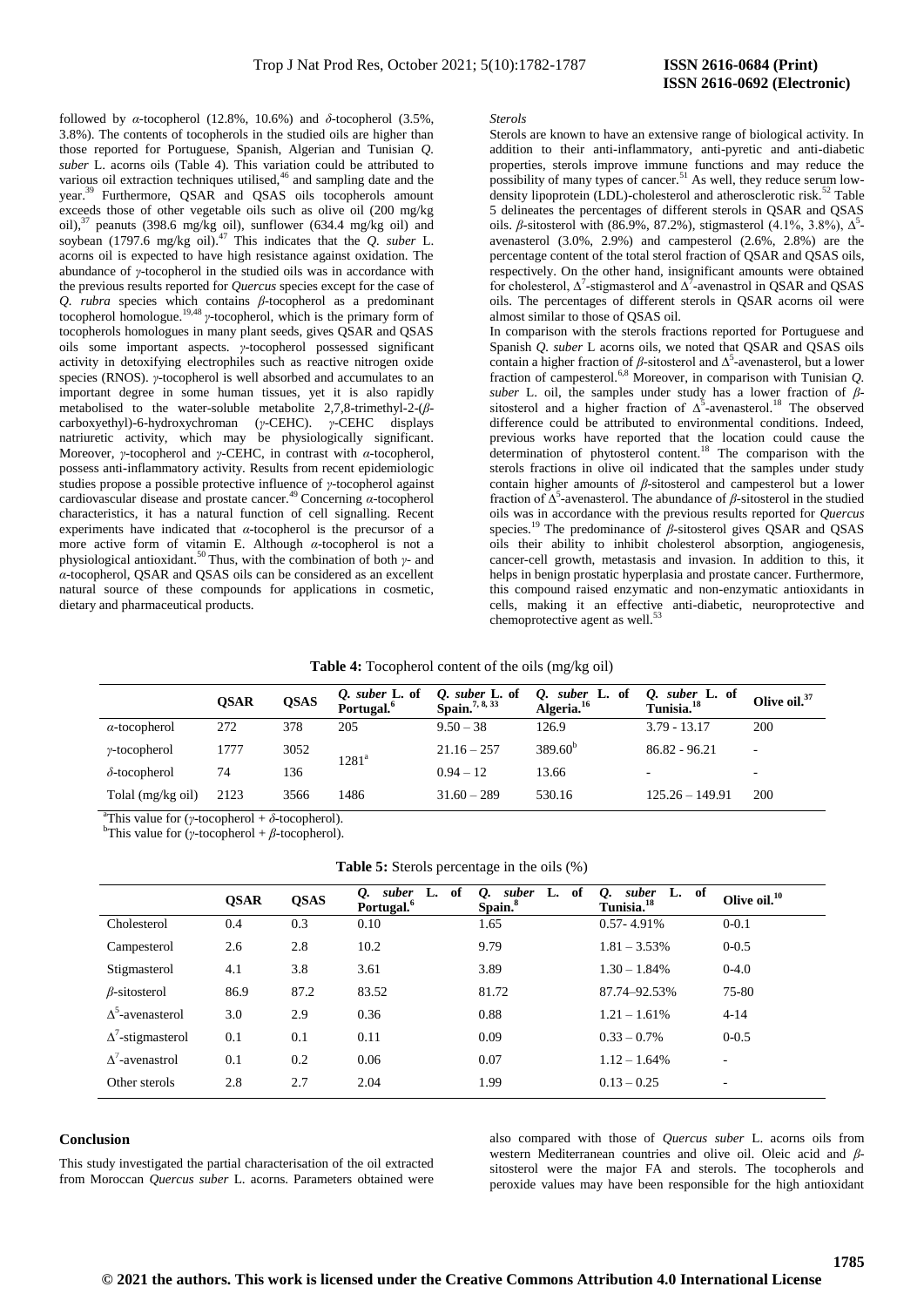activity of this oil. The tocopherols content in the samples under study was of higher value than *Q. suber* L. acorns oils from other western Mediterranean countries. Furthermore, compared with olive oil, the studied oil exhibited similar nutritional quality and physicochemical properties. Results show that Moroccan *Quercus suber* L. acorns oil can be used in cosmetics and for pharmaceutical applications. Finally, and for better exploitation and valorisation of this oil, further studies are needed to determine their phenolic compounds, nutritional value, toxicity, bio-accessibility, and bioavailability properties.

## **Conflict of Interest**

The authors declare no conflict of interest.

## **Authors' Declaration**

The authors hereby declare that the work presented in this article is original and that any liability for claims relating to the content of this article will be borne by them.

## **References**

- 1. Taib M, Rezzak Y, Bouyazza L, Lyoussi B. Medicinal uses phytochemistry and pharmacological activities of *Quercus* Species. Evid-Based Compl Altern Med. 2020; 2020:1920683.
- 2. Kremer A and Hipp AL. Oaks: an evolutionary success story. New Phytol. 2020; 226(4):987-1011.
- 3. Peña-Chocarro L, Zapata L, González Urquijo JE, Ibáñez-Estévez JJ, Moreno García M. An ethnoarchaeological project in the Western Rif (Northern Morocco): first results. Como Archeobiol Lab. 2005; 1:21-32.
- 4. Le Houerou HN. Fourrages ligneux en Afrique du Nord. In: Le Houerou HN(Ed). Les fourrages ligneux en Afrique, AddisAbeba: CIPEA; 1980; 57-84p.
- 5. Chemache L, Kehal F, Namoune H, Chaalal M, Gagaoua M. Couscous: Ethnic making and consumption patterns in the Northeast of Algeria. J Ethn Foods. 2018; 5(3):211-219.
- 6. Lopes IM and Bernardo‐Gil MG. Characterisation of acorn oils extracted by hexane and by supercritical carbon dioxide. Eur J Lipid Sci Technol. 2005; 107(1):12-19.
- 7. Akcan T, Gökçe R, Asensio M, Estévez M, Morcuende D. Acorn (*Quercus* spp.) as a novel source of oleic acid and tocopherols for livestock and humans: discrimination of selected species from Mediterranean forest. J Food Sci Technol. 2017; 54(10):3050-3057.
- 8. León-Camacho M, Viera-Alcaide I, Vicario IM. Acorn (*Quercus* spp.) fruit lipids: saponifiable and unsaponifiable fractions: a detailed study. J Am Oil Chem Soc. 2004; 81(5):447-453.
- 9. Vinha AF, Barreira JC, Costa AS, Oliveira MBP. A new age for *Quercus* spp. fruits: review on nutritional and phytochemical composition and related biological activities of acorns. Compr Rev Food Sci Food Saf. 2016; 15(6):947- 981.
- 10. Al-Rousan WM, Ajo RY, Al-Ismail KM, Attlee A, Shaker RR, Osaili TM. Characterisation of acorn fruit oils extracted from selected Mediterranean *Quercus* species. Fats Oils. 2013; 64(5):554-560.
- Taib M and Bouyazza L. Composition, Physicochemical Properties, and Uses of Acorn Starch. J Chem. 2021; 2021:9988570.
- 12. Korus A, Gumul D, Krystyjan M, Juszczak L, Korus J. Evaluation of the quality, nutritional value and antioxidant activity of gluten-free biscuits made from corn-acorn flour or corn-hemp flour composites. Eur Food Res Technol. 2017; 243(8):1429-1438.
- 13. Özünlü O, Ergezer H, Gökçe R. Improving physicochemical, antioxidative and sensory quality of raw

chicken meat by using acorn extracts. LWT. 2018; 98:477- 484.

- 14. Skendi A, Mouselemidou P, Papageorgiou M, Papastergiadis E. Effect of acorn meal-water combinations on technological properties and fine structure of gluten-free bread. Food Chem. 2018; 253:119-126.
- 15. Jung JH and Yoon HH. Sensory characteristics and consumer acceptance of gluten-free rice pasta with added buckwheat, mungbean and acorn starches. Korean J Food Cook Sci. 2016; 32(4):413-425.
- 16. Makhlouf FZ, Squeo G, Barkat M, Trani A, Caponio F. Antioxidant activity, tocopherols and polyphenols of acorn oil obtained from *Quercus* species grown in Algeria. Food Res Int. 2018; 114:208-213.
- 17. Górnaś P. Oak *Quercus rubra L.* and *Quercus robur L.*  acorns as an unconventional source of gamma-and betatocopherol. Eur Food Res Technol. 2019; 245(1):257-261.
- 18. Rabhi F, Narváez-Rivas M, Tlili N, Boukhchina S, León-Camacho M. Sterol, aliphatic alcohol and tocopherol contents of *Quercus ilex* and *Quercus suber* from different regions. Ind Crops Prod. 2016; 83:781-786.
- 19. Taib M, Bouyazza L, Lyoussi B. Acorn Oil: Chemistry and Functionality. J Food Qual. 2020; 2020:8898370.
- 20. Makhlouf FZ, Squeo G, Difonzo G, Faccia M, Pasqualone A, Summo C, Barkat M, Caponio F. Effects of storage on the oxidative stability of acorn oils extracted from three different Quercus species. J Sci Food Agric. 2021; 101(1):131-138.
- 21. Charef M, Yousfi M, Saidi M, Stocker P. Determination of the fatty acid composition of acorn (*Quercus*), *Pistacia lentiscus* seeds growing in Algeria. J Am Oil Chem Soc. 2008; 85(10):921-924.
- 22. Eriksson G. *Quercus Suber*–Recent Genetic Research. Rome: EUFORGEN; 2017; 30 p.
- 23. Ministry of Agriculture, Maritime Fisheries, Rural Development and Water and Forests. Department of Water and Forests. Forests in figures. [Online]. 2019 [cited 2021 Jul 06]. Available from: [www.eauxetforets.gov.ma/ForetsMarocaines/ForetsChiffres](http://www.eauxetforets.gov.ma/ForetsMarocaines/ForetsChiffres/Pages/Forets-En-Chiffres.aspx) [/Pages/Forets-En-Chiffres.aspx.](http://www.eauxetforets.gov.ma/ForetsMarocaines/ForetsChiffres/Pages/Forets-En-Chiffres.aspx)
- 24. Ministry of Agriculture, Maritime Fisheries, Rural Development and Water and Forests. Department of Water and Forests. Hardwood. [Online].2019 [cited 2021 Jul 06]. Available from: [www.eauxetforets.gov.ma/ForetsMarocaines/Formations/Pa](http://www.eauxetforets.gov.ma/ForetsMarocaines/Formations/Pages/Feuillus.aspx) [ges/Feuillus.aspx.](http://www.eauxetforets.gov.ma/ForetsMarocaines/Formations/Pages/Feuillus.aspx)
- 25. Makhlouf FZ, Squeo G, Barkat M, Pasqualone A, Caponio F. Comparative study of total phenolic content and antioxidant proprieties of Quercus fruit: flour and oil. Nor Afr J Food Nutr Res. 2019; 3(1):148-158.
- 26. Brühl L. Official Methods and Recommended Practices of the American Oil Chemist's Society, Physical and Chemical Characteristics of Oils, Fats and Waxes, Section I. Ed. The AOCS Methods Editor and the AOCS Technical Department Fett/Lipid. 1997; 99(5):197-197.
- 27. International Organization for Standardization. ISO 12966- 2:2017. Animal and vegetable fats and oils-Gas chromatography of fatty acid methyl esters-Part 2: Preparation of methyl esters of fatty acids. [Online]. 2017. [cited 2021 Jul 06]. Available from: <https://www.iso.org/standard/72142.html>
- 28. International Organization for Standardization. ISO 12966- 4:2015. Animal and vegetable fats and oils- Gas chromatography of fatty acid methyl esters — Part 4: Determination by capillary gas chromatography. [Online]. 2015. [cited 2021 Jul 06]. Available from: <https://www.iso.org/standard/63503.html>
- 29. Mandalari G, Bisignano C, Filocamo A, Chessa S, Sarò M, Torre G, Faulks RM, Dugo P. Bioaccessibility of pistachio polyphenols, xanthophylls, and tocopherols during simulated human digestion. Nutr. 2013; 29(1):338-344.